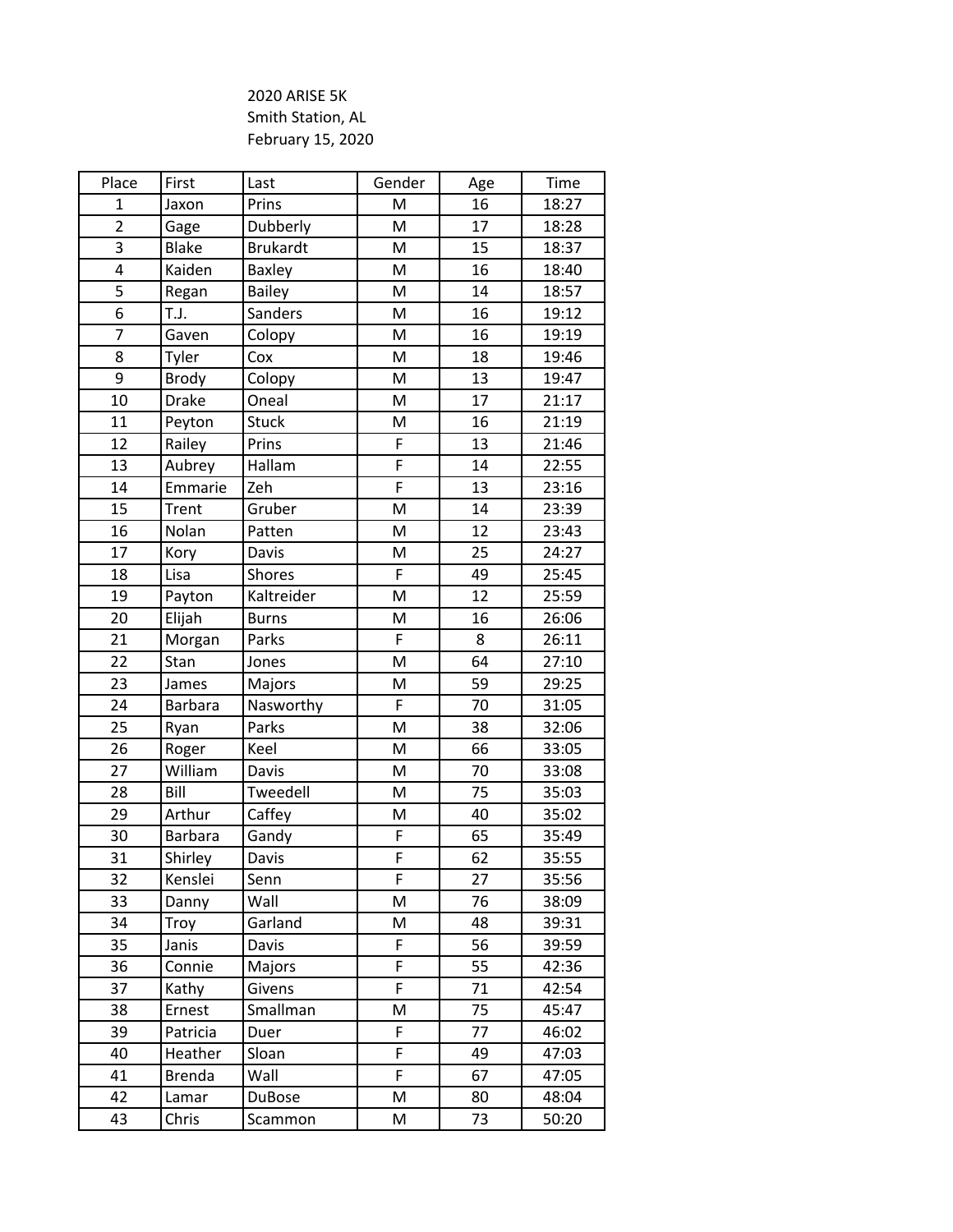| . . | -<br>. . | - - | .<br>. . |
|-----|----------|-----|----------|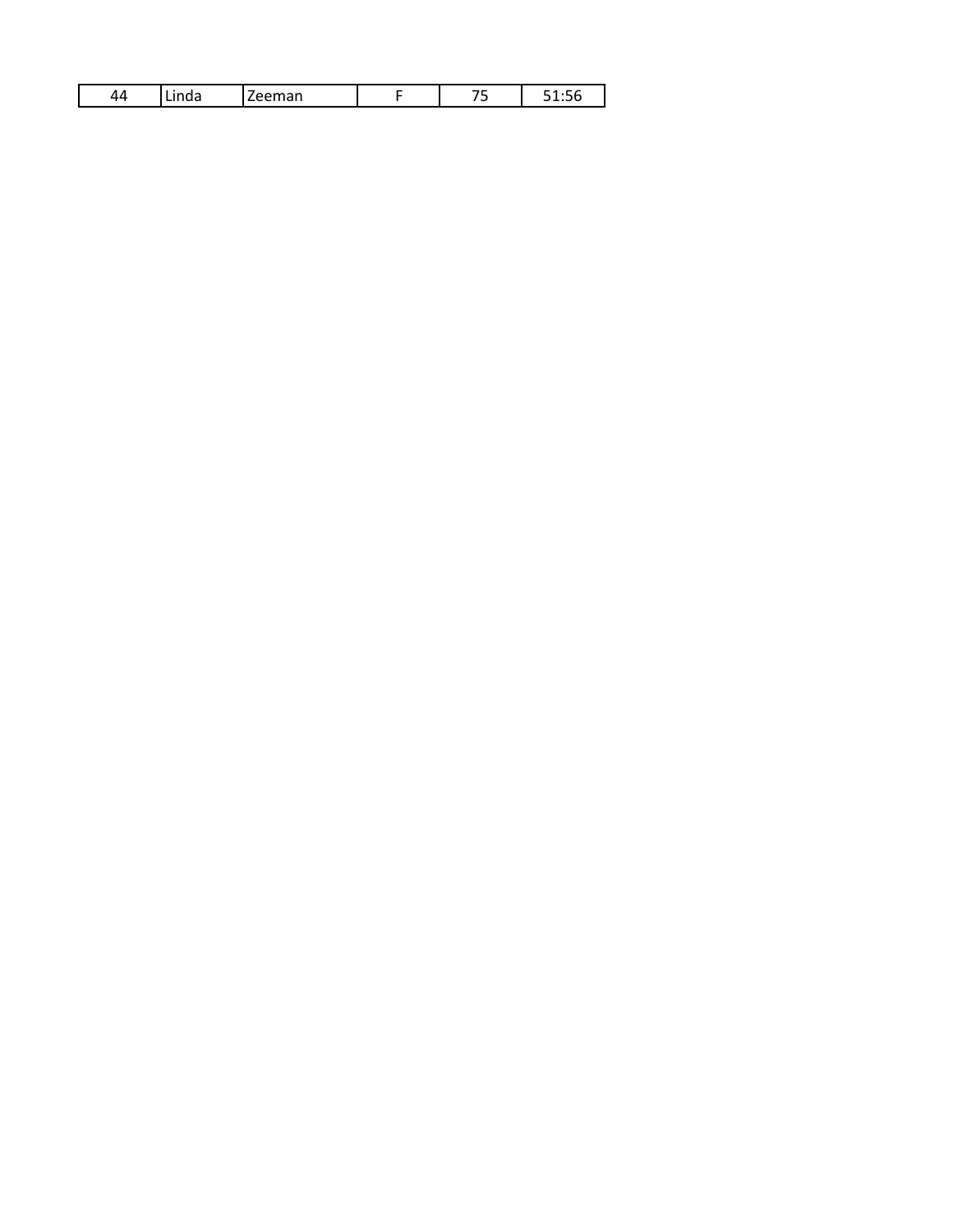## 2020 ARISE 1 Mile Smith Station, AL February 15, 2020

| Place           | First          | Last            | Gender         | Age            | Time  |
|-----------------|----------------|-----------------|----------------|----------------|-------|
| $\mathbf{1}$    | Jaxon          | Prins           | M              | 16             | 5:20  |
| $\overline{2}$  | Gage           | Dubberly        | M              | 17             | 5:22  |
| 3               | Kaiden         | Baxley          | M              | 16             | 5:30  |
| 4               | Gaven          | Colopy          | M              | 16             | 5:34  |
| $\overline{5}$  | T.J.           | Sanders         | M              | 16             | 5:38  |
| 6               | Regan          | Bailey          | M              | 14             | 5:33  |
| $\overline{7}$  | <b>Blake</b>   | <b>Brukardt</b> | M              | 15             | 5:54  |
| 8               | Tyler          | Cox             | M              | 18             | 5:56  |
| 9               | <b>Brody</b>   | Colopy          | M              | 13             | 6:01  |
| 10              | <b>Drake</b>   | Oneal           | M              | 17             | 6:09  |
| 11              | Peyton         | Stuck           | M              | 16             | 6:13  |
| 12              | Cameron        | Peters          | M              | 12             | 6:29  |
| 13              | <b>Trent</b>   | Gruber          | M              | 14             | 6:55  |
| 14              | Gabriel        | <b>Burns</b>    | M              | 13             | 7:14  |
| 15              | Morgan         | Parks           | F              | 8              | 7:45  |
| 16              | Ron            | Peters          | M              | 46             | 8:02  |
| $\overline{17}$ | <b>Brianna</b> | DeAnda          | $\overline{F}$ | 13             | 9:26  |
| 18              | Jacob          | Crouch          | M              | 22             | 9:27  |
| 19              | <b>Barbara</b> | Nasworthy       | F              | 70             | 9:30  |
| 20              | Ryan           | Parks           | M              | 38             | 9:31  |
| 21              | Stella         | Colopy          | F              | 9              | 10:13 |
| 22              | William        | Davis           | M              | 70             | 10:20 |
| 23              | Piper          | Hendricks       | $\overline{F}$ | $\overline{7}$ | 10:24 |
| 24              | James          | Majors          | M              | 59             | 10:30 |
| 25              | Bill           | Tweedell        | M              | 75             | 10:34 |
| 26              | Roger          | Keel            | M              | 66             | 10:43 |
| 27              | Kyleigh-Ann    | Hardcastle      | F              | 10             | 11:00 |
| 28              | Danny          | Wall            | M              | 76             | 11:39 |
| 29              | Kason          | Prins           | F              | 18             | 12:57 |
| 30              | Kathy          | Givens          | $\overline{F}$ | 71             | 13:16 |
| 31              | Mackenzie      | Hardcastle      | F              | 6              | 13:37 |
| 32              | Ernest         | Smallman        | M              | 75             | 13:48 |
| 33              | Patricia       | Duer            | F              | 77             | 13:55 |
| 34              | Heather        | Sloan           | F              | 49             | 14:24 |
| 35              | <b>Brenda</b>  | Wall            | F              | 67             | 14:27 |
| 36              | Logan          | Hendricks       | M              | 9              | 15:42 |
| 37              | Connie         | Majors          | F              | 55             | 15:42 |
| 38              | Linda          | Zeeman          | F              | 75             | 16:30 |
| 39              | Chris          | Scammon         | M              | 73             | 16:32 |
| 40              | Kene           | <b>Manning</b>  | F              | 36             | 19:10 |
| 41              | Parker         | Van Durand      | F              | 23             | 19:10 |
| 42              | Kenslei        | Senn            | F              | 27             | 19:10 |
| 43              | Troy           | Garland         | M              | 48             | 19:11 |